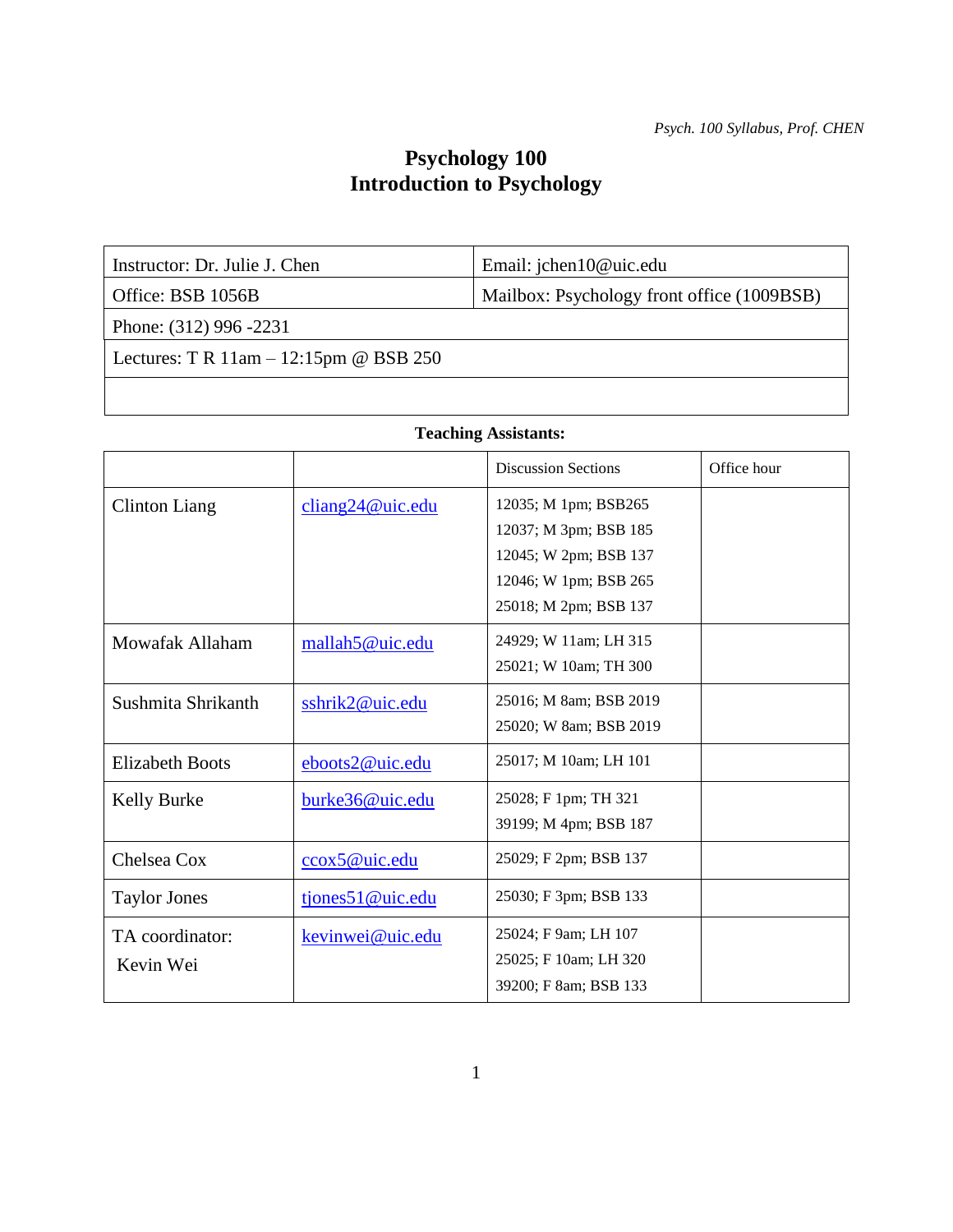# **Overview**

Course Description:

This course is a general introduction to psychology, designed to expose students to the basic concepts and topics of psychology. A broad range of subjects is sampled. You will be introduced to theories, principles and research findings in psychological phenomena such as human cognition, emotion, personality and social influences.

# Important links:

Balckboard: uic.blackboard.com

Subject Pool: uic.sona-systems.com

LauchPad:<http://www.macmillanhighered.com/launchpad/cervone1e/3705092>

# Required Text:

Cervone, D., & Caldwell, T. L. Psychology: The Science of Person, Mind and Brain (1st Edition). New York: Worth Publishers. (Launchpad access Required)

*To access the course Launchpad site directly*: <http://www.macmillanhighered.com/launchpad/cervone1e/3705092> *(You can also access the Launchpad site from Blackboard)*

# Notes about the course texts:

You are required to have access to the Launchpad access of the textbook (ebook comes at no additional charge with Launchpad). Paper copy of the textbook is not required.

(Visit

[http://www.macmillanhighered.com/Catalog/product/psychologythescienceofpersonmindandbrain](http://www.macmillanhighered.com/Catalog/product/psychologythescienceofpersonmindandbrain-firstedition-cervone/studentoptions#tab)[firstedition-cervone/studentoptions#tab](http://www.macmillanhighered.com/Catalog/product/psychologythescienceofpersonmindandbrain-firstedition-cervone/studentoptions#tab) for more information)

# Course Goals:

- 1. To survey the general area of psychology and appreciate the research that defines the science of psychology.
- 2. To better understand the scientific method, in general, and the empirical research methods employed by psychologists.
- 3. To improve your critical thinking and analytical reasoning abilities within the context of psychology.
- 4. To improve your ability to communicate psychological concepts and theories using the conventions of the field.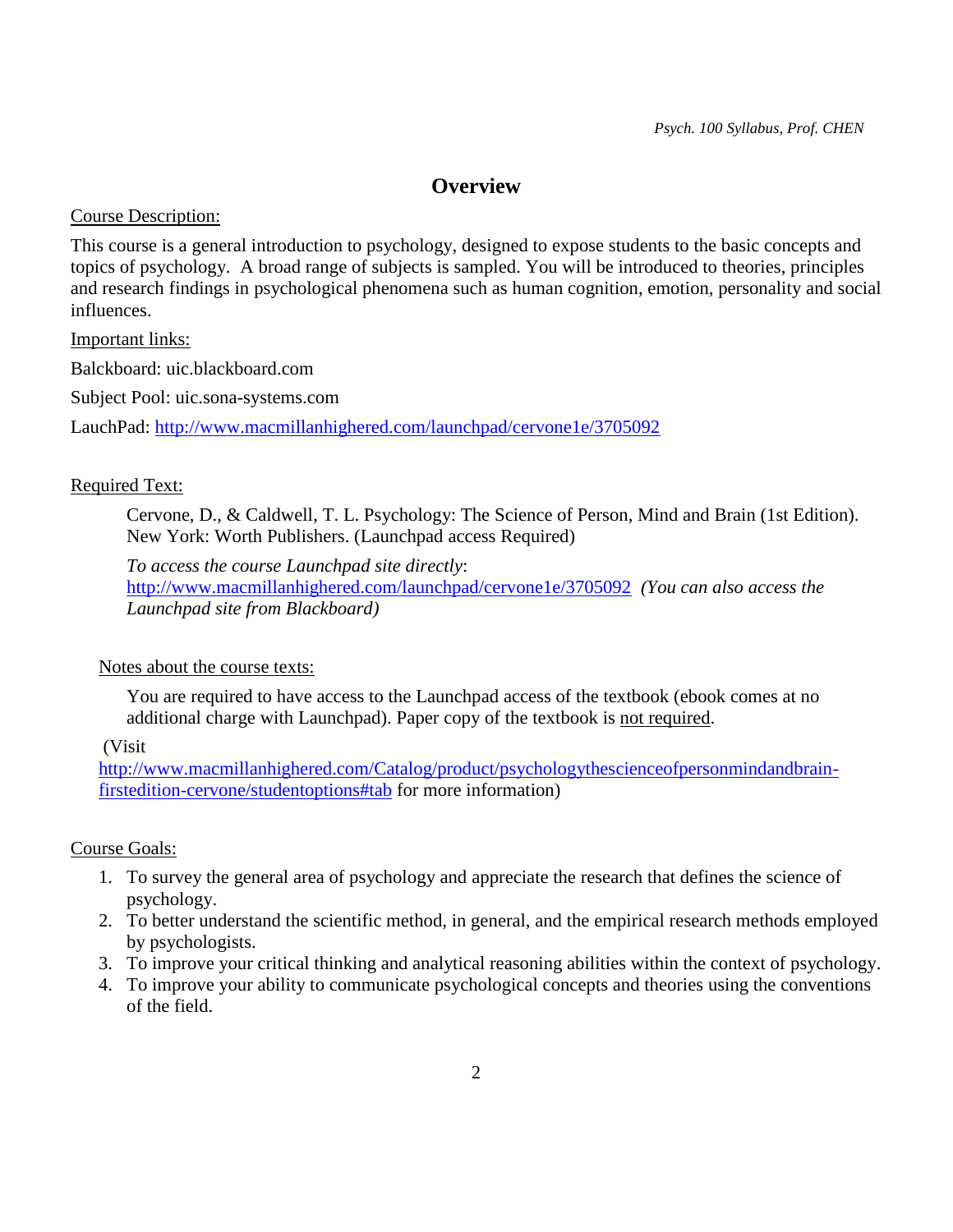5. Finally, to promote insight into both the people around you and yourself.

# **Course Structure**

Course elements that require your attendance:

#### **1) Lectures:**

On **Tuesdays** and **Thursdays**, I will cover key topics across the curriculum. The schedule of topics is described in the semester calendar below and may change as needed. Lecture materials are critical for your success in the exams.

#### **2) Recitation sessions (Discussion):**

All students are required to enroll in and attend a weekly discussion section in addition to the regular lectures. There will be a teaching assistant (TA) assigned to each section to lead the discussion, guide activities, and answer questions. Discussion sections are a forum for you to get some hands-on experience with the knowledge you have learned in lectures. TAs will demonstrate some of the most classic psychology studies and psychological phenomena in a small group atmosphere.

#### **3) PECs:**

As part of this course, you are required to earn EIGHT Psychology Experience Credits (PECs) by one of two methods: (a) participating as a subject in IRB-approved research studies conducted under the supervision of Psychology Department faculty and/or (b) writing summaries of published empirical research using the resources of UIC's Daley Library. You can earn all 8 PECs by any one of these methods, or you may earn some PECs by each method. In addition, if you complete three PEC credits by midterm, you will be eligible to earn a ninth PEC credit with either method. Professor Gary Raney – the subject pool coordinator – will visit our class on the Thursday of Week 1 to explain in great details each of these methods and distribute materials related to them. Please do not miss this class meeting.

#### Grade Breakdown

#### *1) Weekly Homework assignments (2 X 12 = 24 points)*

There will be one Launchpad activity assigned for every chapter (roughly every week). The purpose of the assignments is to give you a preview on the important or interesting issues of a chapter. You are expected to complete this assignment by the time I cover the corresponding chapter in class. The assignment could be a short video with reflective questions, or a series of interactive activity, etc.. You will receive *full credit* on a weekly assignment upon *completion* of it by the due date. Assignments are usually due by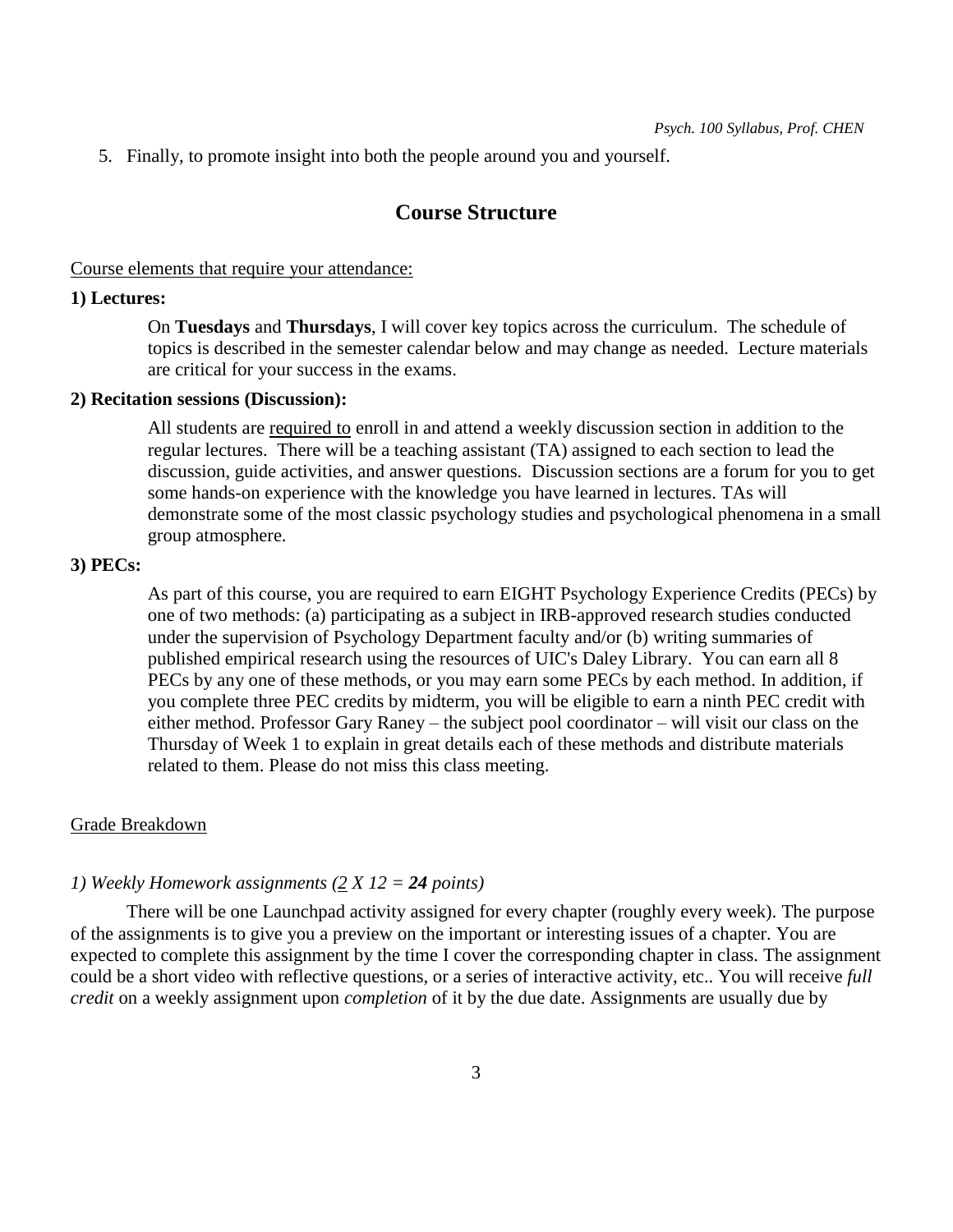11:59pm on the day of my first lecture on a chapter. For example, I will cover Chapter 2 (Research methods) on Aug.30 and Sep.1, therefore Chapter 2 assignment will be due on Launchpad by 11:59pm on Aug.30. No late assignments will be accepted.

# *2) Review quizzes (5 X 12 = 60 points)*

There will be one Lauchpad quiz assigned AFTER I finish each chapter. The goal of the quizzes is to guide you through the review of the important materials of each chapter. Every quiz has five multiple choices questions. You will receive points on the ones you answer correctly. You will have a broader window to finish the quizzes. Each quiz is due by 11:59pm the day before that chapter is covered on an exam. For example, Exam 1 (Sep.22) covers chapter 2, 14, and 13. The quizzes that correspond to these three chapters will all be due by 11:59pm on Sep.21. With that said, you are by no means encouraged to procrastinate reviewing the chapters till the last minute. The best approach to maximize your learning efficiency is always spacing out your readings. No late quizzes will be accepted.

**Notes about Launchpad and Blackboard**: Please make sure when you register for Launchpad, it's properly linked with your UIC blackboard account. Otherwise it will significantly delay the accurate calculation of your final grade. Occasionally some of you might experience technical troubles on Launchpad (for instance, Launchpad grade book is not recording your completion of an assignment), if that happens, in addition to contacting McMillan tech promptly, you should get a screenshot of your completion and send it to your TA for manual entry. Launchpad gradebook and Blackboard gradebook are automatically synced every 60 minutes. It is your responsibility to check that your Assignment and Quiz grades are properly recorded.

#### *3) Recitation sessions Attendance (2 X 13 = 26 points)*

Recitation attendance is mandatory. You must sign in and attend the **entire** discussion to earn any points. You are required to attend at least 13 discussion sessions (2 points each time). If you are late or need to leave early for *any* reason, you will need to get your TA's permission in order to get attendance credit.

There will be 15 total discussion sections offered, you will earn bonus credits (2 points each time) by attending additional ones.

### *4) PEC participation (4 X 8 = 32 points - 4 points for each PEC credit, plus 4 possible bonus points)*

As part of this course, you are required to earn EIGHT Psychology Experience Credits (PECs) by one of two methods: (a) participating as a subject in IRB-approved research studies conducted under the supervision of Psychology Department faculty (1 PEC credit, or 4 course points for each hour of study you participate) and/or (b) write review papers on different research topics (see your PEC handout for more information). You can earn all 8 PECs credit hours by any one of these methods, or you may earn some PECs by each method. If you complete three PEC credits by midterm, you will be eligible to earn a ninth PEC credit for bonus points.

#### *5) Four Exams (30 X 4 = 120 points)*

The format of the examinations is multiple choices. The first three exams will take place during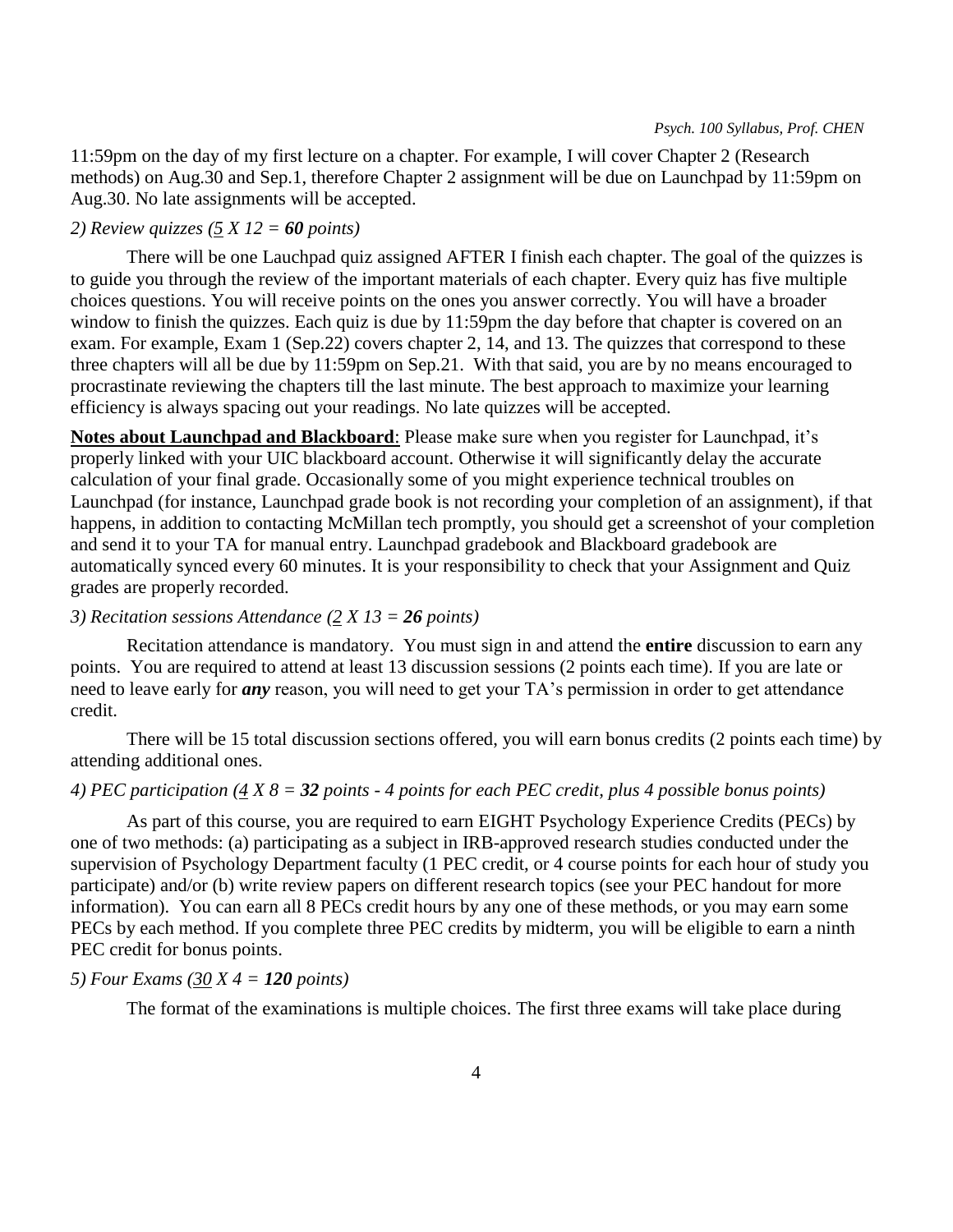lecture time, in the regular lecture room. The fourth one will take place during the Final's week, in the regular lecture room. Each exam has 30 questions. None of the exams is cumulative.

### *6) Two Term papers (20 X 2 = 40 points)*

There will be two papers you will need to complete in this course; more information will be given to you by the Teaching Assistant (TA) for your discussion section. If you have any questions about the papers ask your teaching assistant first, and if you still have a question after talking to your TA you can ask me. You should submit your papers electronically on SafeAssign. NO HARDCOPY will be accepted. Your TA will discuss this in more details with you at the first discussion session.

Term paper due dates:

Oct. 3rd (Monday) by 11:59pm Nov.14th (Monday) by 11:59pm

Thus the total possible points is:

 $24 + 60 + 26 + 32 + 120 + 40 = 302$  points

Grade scale

| A   | $270 - 300$ | $210 - 239$ | $F$ 179 and below |
|-----|-------------|-------------|-------------------|
| - B | $240 - 269$ | $180 - 209$ |                   |

# **Course Policies**

# Makeup exam policy

Alternative or make-up exam can be scheduled when you have a DOCUMENTED situation. These documents include, but not limited to: doctor's note, coach's note, police report, letter from your department advisor/emergency dean. No makeup exam can be offered once I have gone over the exam in class (typically a week from the exam day)

#### Email Policy

Please always include "Psychology 100" in your email subject to avoid delay in my response.

# Office hour and Appointments

During my office hours, you are welcome to walk in (BSB 1056B) without an appointment. If you need to meet me outside of the scheduled office hours, please make an appointment with me in advance.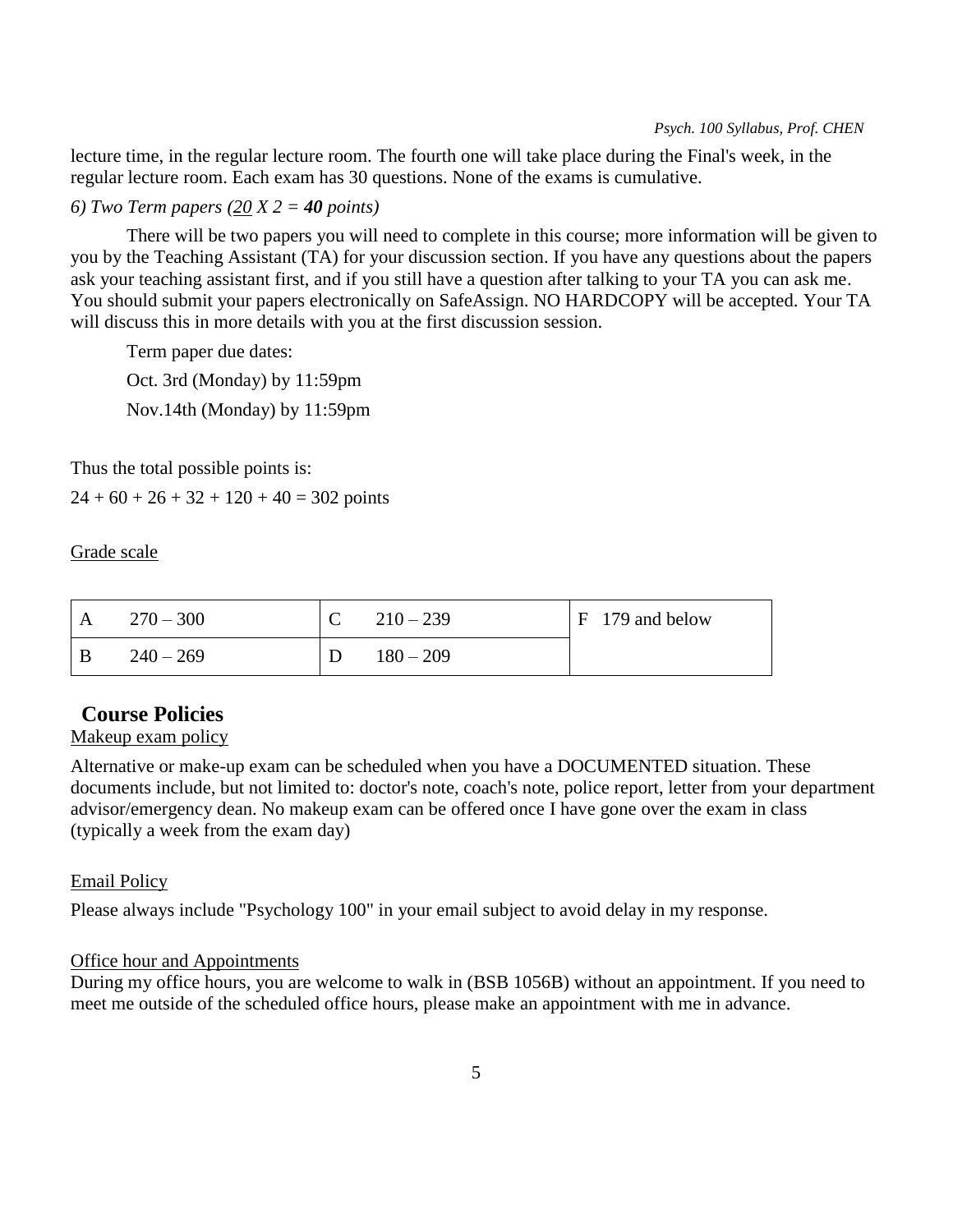### Religious Holidays:

Religious holidays are respected. If you need accommodations for religious reasons please contact me **in advance**. Arrangements can be made on individual basis.

### Student Athletes:

Student athletes are required to provide the list of days that they will miss throughout the semester. Other accommodations such as exams on the road or paper extension may be arranged with the assistance of the Athletic Office.

# Special Accommodations

Students with disabilities must inform the instructor of the need for accommodations. Those who require accommodations for access and participation in this course must be registered with the Disability Resource Center. Please contact ODS at 312/413-2183 (voice) or 312/413-0123 (TTY), or [http://www.uic.edu/depts/oar/campus\\_policies/ disability\\_notification.html](http://www.uic.edu/depts/oar/campus_policies/%20disability_notification.html)

# Blackboard Policy

In this course, we will use Blackboard for the distribution of course materials, keeping track of grades, and electronic communication. As you likely know, Blackboard includes a feature that allows students and faculty to communicate via email. If you choose to use this feature, please keep in mind that you may ONLY use it for purposes relating directly to this course. Please DO NOT use it for solicitations or advertisements of any products, services, or events not directly related to course content. If you do, you may be removed from the privilege of using blackboard.

# Academic Integrity

Cheating is simply not tolerated. Any form of cheating (such as cheating on your exam or in-class exercise, plagiarism on your term paper) will result in the failure of that assignment or the entire course.

### The Writing Center

The Writing Center is located in 105 Grant Hall. Their phone number is 312-413-2206. The Writing Center staff are happy to assist all students who are interested in improving their writing skills, not just those who struggle with grammar. Please note that the writing center operates by individual appointments only, which tend to become scarce toward busy times of the semester, so please plan accordingly. <http://www.uic.edu/depts/engl/writing>

# Counseling services: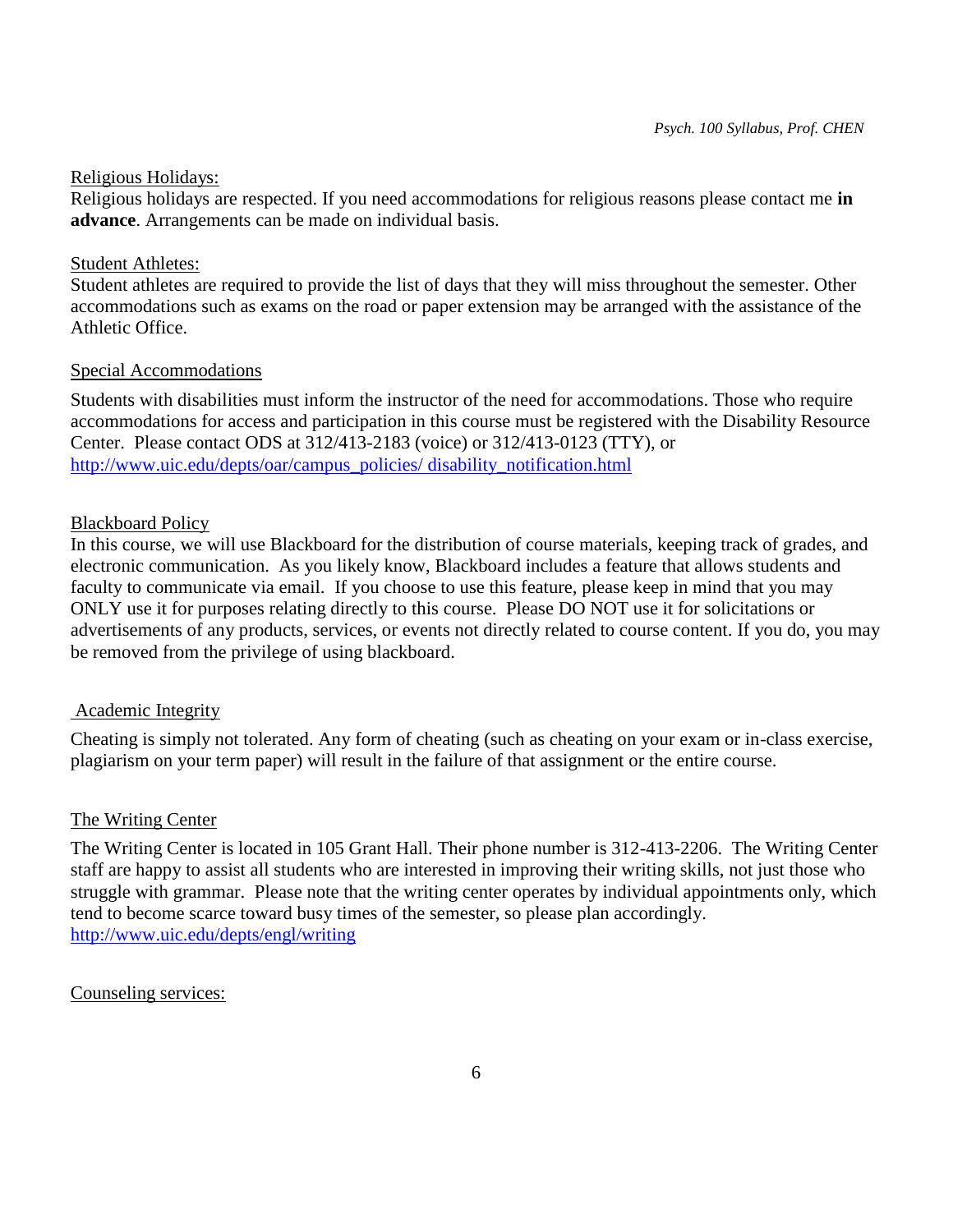UIC and the Department of Psychology provide a variety of services for students who experience mental or psychological difficulties, if such need occurs, please refer to the following:

- Counseling center:<http://www.uic.edu/depts/counseling/>
- Office of Applied Psychological Services:<http://portal.psch.uic.edu/Clinical/centers.aspx>
- In-touch Crisis Hotline:<http://www.uic.edu/depts/counseling/hotline.shtml/>
- Campus Advocacy Network:<http://www.uic.edu/depts/owa/advocacy.html>

# **Course Schedule**

Note 1: This is a tentative schedule for the lecture materials and may be adjusted as necessary. **Note 2: All the quiz due dates are the midnight BEFORE an exam. For example, quizzes 1, 2, 3 (corresponding to chapter 2, 14, 13) will be due by 11:59pm on Sep.21.** 

|                   | Dates     | Topic                                  | Chapters       | Assignment                       |
|-------------------|-----------|----------------------------------------|----------------|----------------------------------|
| WEEK <sub>1</sub> | Aug. $23$ | Course introduction                    |                |                                  |
|                   | Aug. 25   | Introducing<br>Psychology              | $\overline{2}$ |                                  |
| WEEK <sub>2</sub> | Aug. 30   | Research methods                       | $\overline{2}$ | HW1 due                          |
|                   | Sep. 1    | Research methods;<br>Social Psychology | 2; 12          |                                  |
| WEEK <sub>3</sub> | Sep. 6    | Social Psychology                      | 12             | HW2 due                          |
|                   | Sep. 8    | Social Psychology                      | 12             |                                  |
| WEEK4             | Sep.13    | Personality                            | 13             | HW3 due                          |
|                   | Sep.15    | Personality                            | 13             |                                  |
| WEEK <sub>5</sub> | Sep.20    | Human development                      | 14             | HW4 due                          |
|                   | Sep.22    | Exam 1                                 |                | Quizzes $1 - 3$ due<br>on Sep.21 |
| WEEK 6            | Sep.27    | Human development                      | 14             |                                  |
|                   | Sep.29    | <b>Disorders</b>                       | 15             | HW5 due                          |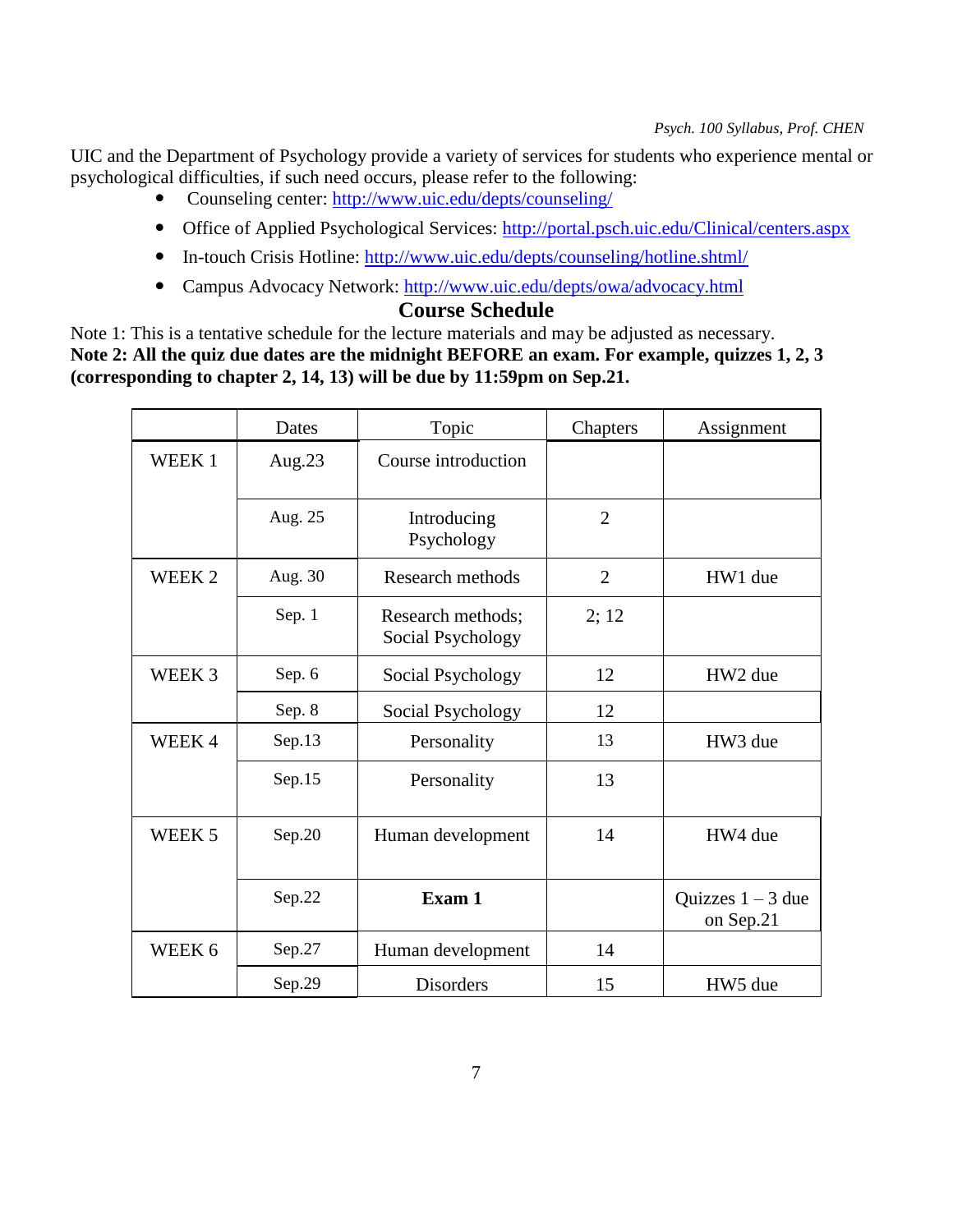*Psych. 100 Syllabus, Prof. CHEN*

| WEEK <sub>7</sub> | Oct.4  | <b>Disorders</b>                       | 16             | Paper 1 due on<br>Oct.3rd            |
|-------------------|--------|----------------------------------------|----------------|--------------------------------------|
|                   | Oct.6  | Treatment                              | 15/16          |                                      |
| WEEK <sub>8</sub> | Oct.11 | Memory                                 | 6              | HW6 due                              |
|                   | Oct.13 | Memory                                 | 6              |                                      |
| WEEK <sub>9</sub> | Oct.18 | Exam 2                                 |                | Quizzes 4-6 due<br>on Oct.17         |
|                   | Oct.20 | Learning                               | $\overline{7}$ | HW7 due                              |
| WEEK 10           | Oct.25 | Learning                               | $\overline{7}$ |                                      |
|                   | Oct.27 | Thinking and language                  | 8              | HW8 due                              |
| WEEK 11           | Nov.1  | Intelligence                           | 8              |                                      |
|                   | Nov.3  | Consciousness                          | 9              | HW9 due                              |
| WEEK 12           | Nov.8  | Consciousness                          | 9              |                                      |
|                   | Nov.10 | Exam 3                                 |                | Quizzes 7-9 due<br>on Nov.9          |
| WEEK 13           | Nov.15 | Emotion                                | 10             | HW10 due; Paper<br>2 due on Nov.14th |
|                   | Nov.17 | Human biology                          | 3              | HW11 due                             |
| WEEK 14           | Nov.22 | Human biology                          | 3              |                                      |
|                   | Nov.24 | No class;<br><b>Thanksgiving break</b> |                |                                      |